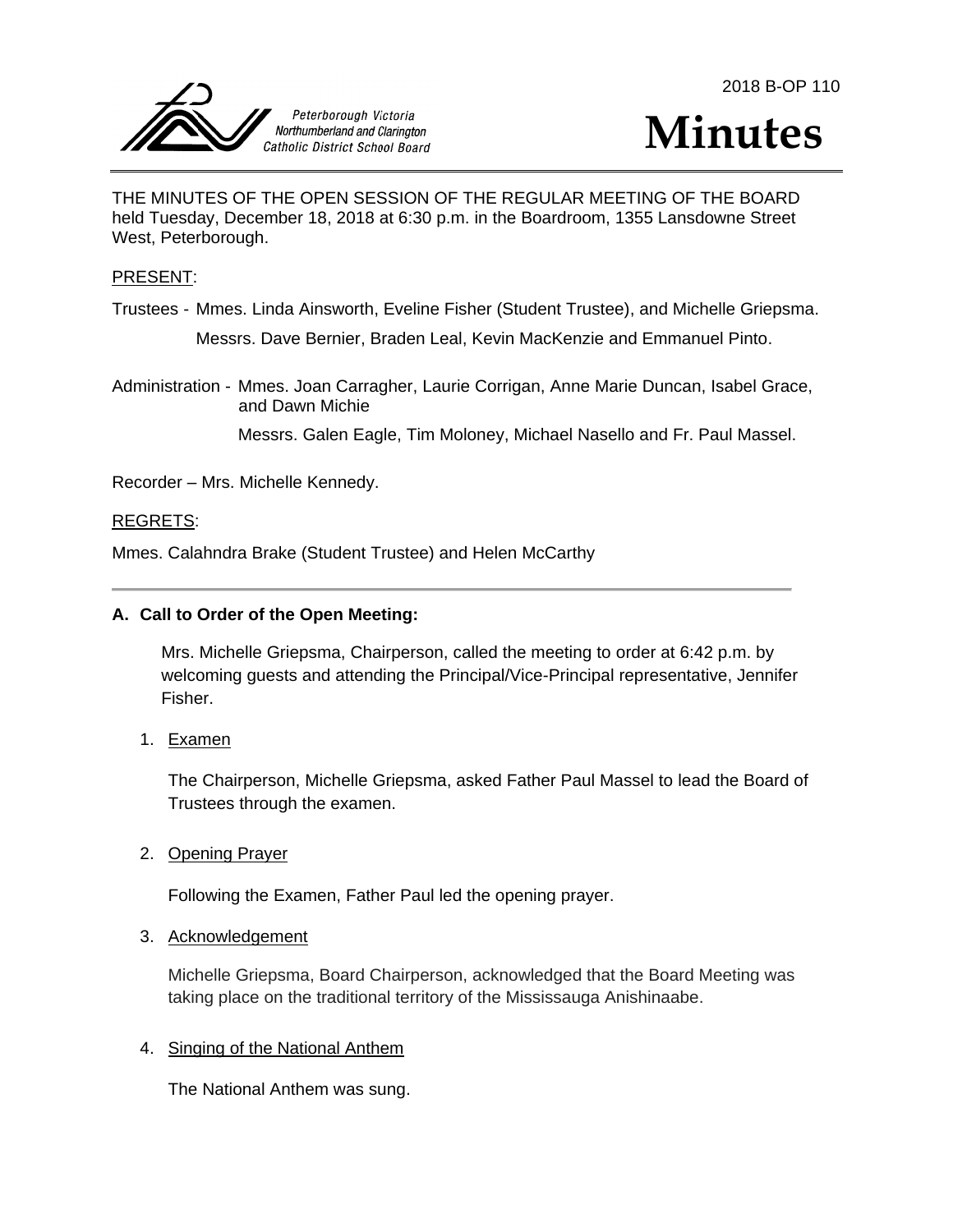MOTION: Moved by David Bernier, seconded by Linda Ainsworth

that trustee, Helen McCarthy, be excused from the regular board meeting, open session.

Carried.

## 5. Approval of the Agenda.

MOTION: Moved by Emmanuel Pinto, seconded by Kevin MacKenzie

that the Agenda be approved with the addition of item E.3, EPO Grant Information.

Carried.

6. Declarations of Conflicts of Interest.

Linda Ainsworth declared a conflict with agenda item C.2, Proposed Holy Trinity Catholic Secondary School, Courtice, Art Excursion to New York City, NY, USA, May 1-5, 2019.

- 7. Approval of the Minutes
	- a. Minutes of the November 27, 2018 Regular Meeting
		- MOTION: Moved by Linda Ainsworth, seconded by David Bernier

that the Minutes of the regular meeting of November 27, 2018, be approved.

Carried.

- b. Minutes fo the December 4, 2018 Inaugural Meeting
	- MOTION: Moved by Linda Ainsworth, seconded by Kevin MacKenzie

that the Minutes of the inaugural meeting of December 4, 2018, be approved.

Carried.

8. Business Arising Out of the Minutes.

None.

- **B. Reports from the Director of Education and Student Trustee(s):**
	- 1. Report from the Director of Education.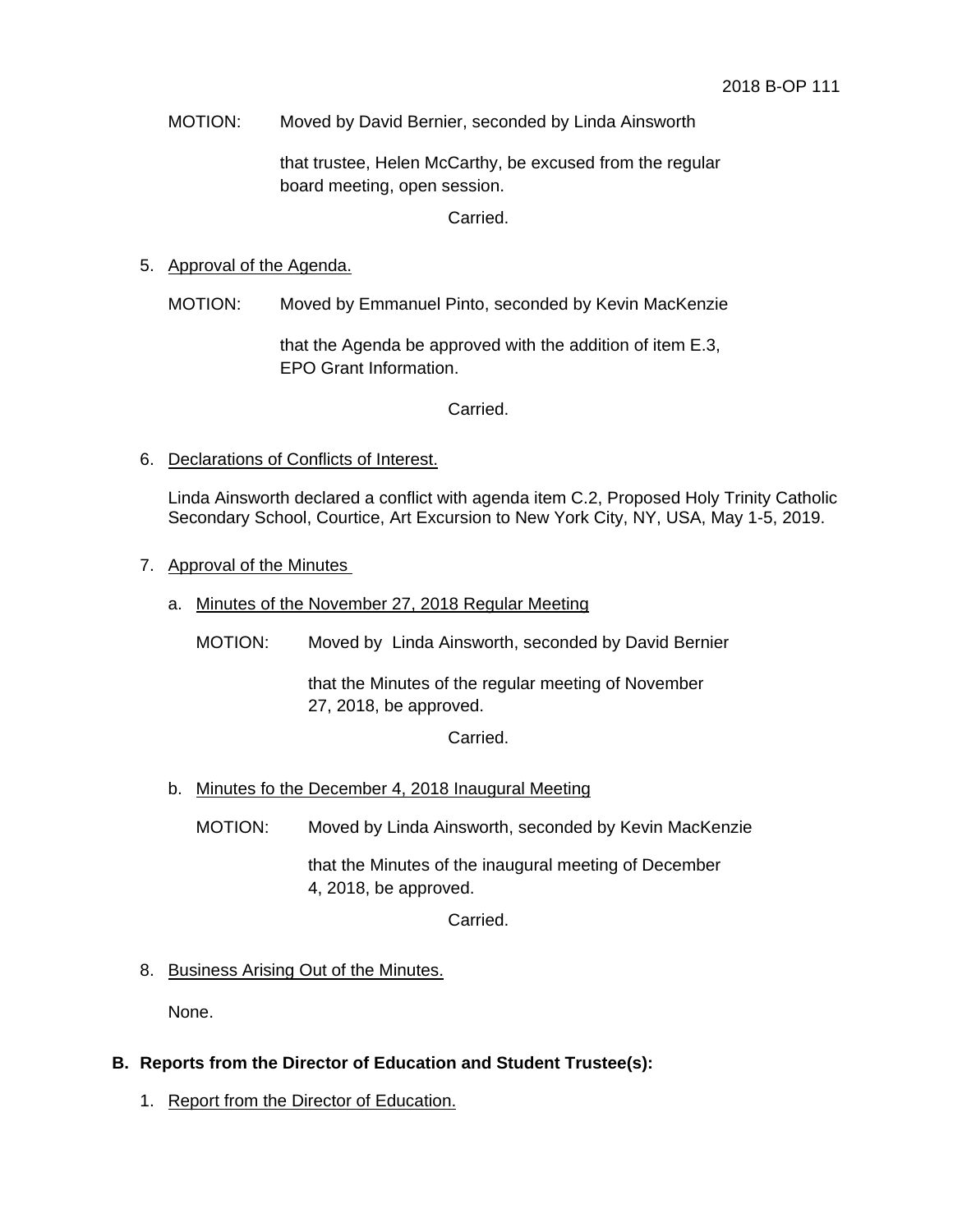Michael Nasello gave the Director's Report, including the following highlights:

- Congratulations to the Trustees who began their new term of office on December 4, 2018. Congratulations to the elected Chairperson, Michelle Griepsma and Vice-chairperson, David Bernier.
- Advent season has brought many events of fundraising and works of mercy throughout our schools and faith-filled celebrations.
- United Way campaign is being supported by all of the schools. There will be a draw to 'Put the Director to Work' whereby the winner receives a day off and the Director will do their job for the day.
- The board awaits more information about the EPO Funding from the Ministry.
- The Board will remain committed to the students we serve and we will use resources in the most responsible manner we can.
- Meetings have taken place with the Mayors of Peterborough and the City of Kawartha Lakes to discuss issues relating to the legalization of cannabis: whether retail locations will be approved (municipal decision) and distance of the potential retail locations from schools (provincial decision). It is hoped that there will be funding to school boards to support the need for education, counselling and supports for students.

At the conclusion of his report, Michael Nasello invited questions.

# 2. Report from the Student Trustees

Eveline Fisher, Junior Student Trustee gave a report to the Board of the activities which are taking place in secondary schools throughout the system:

- Celebrations, including school Masses to mark the beginning of Advent
- Holy Cross and St. Peter student councils and social justice groups helped at the Salvation Army by packing food hampers
- St. Thomas Aquinas hosted a volleyball tournament which resulted in \$6,300 going to the 'Be an Angel' campaign from St. Vincent de Paul.
- St. Peter students held a toy drive for the Salvation Army.
- Holy Trinity collected donations for families connected to the local food bank.
- Proceeds from the Arts Night at Holy Trinity were donated to St. Theresa.
- Nativity scenes designed in the Holy Cross Tech Design and then produced in the Construction class were sent to the feeder elementary schools.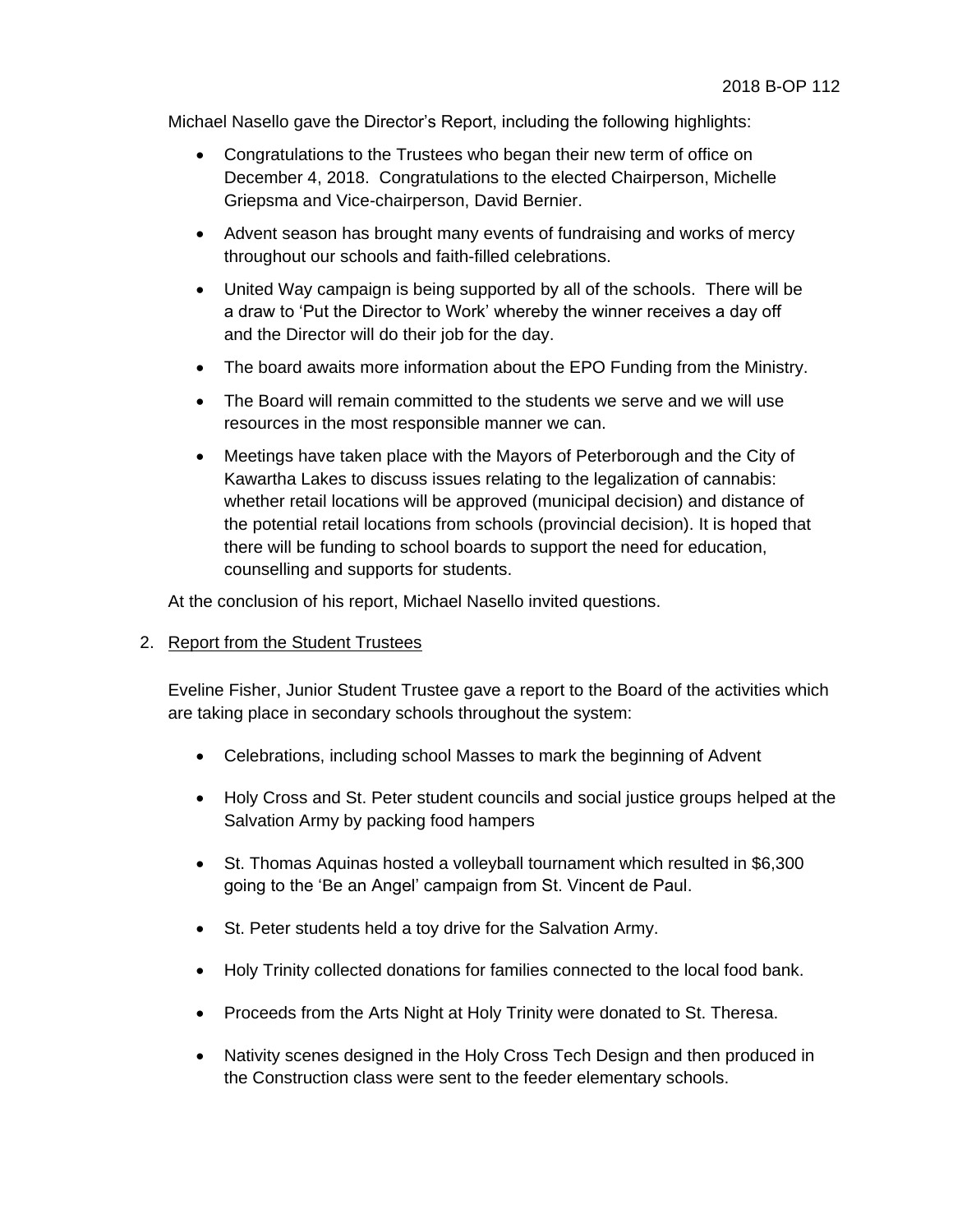- Special Olympic basketball tournament was held at St. Peter
- St. Peter has now formed a multicultural club

Eveline Fisher then invited and answered questions at the conclusion of their report.

3. Report from the Manager of Communications, Galen Eagle

Galen Eagle, Manager of Communications gave a brief report and shared an overview of the various advent and social justice activities documented through twitter that are taking place at all of the schools throughout the system. The link with the compilation of highlights was shared via email to all of the trustees.

## **C. Presentations:**

- 1. R.A.: Proposed St. Stephen Catholic Secondary School, Bowmanville, Excursion to Switzerland, Austria, and Germany, March 12-20, 2020.
	- MOTION: Moved by Linda Ainsworth, seconded by Kevin MacKenzie

that the proposed St. Stephen Catholic Secondary School Excursion to Switzerland, Austria and Germany, from March 12 march 20, 2020, be approved in principle and that the trip will include mandatory insurance for all travelers. Such insurance must cover school board or principal rulings for cancellation of the trip.

Carried.

2. R.A.: Proposed Holy Trinity Catholic Secondary School, Courtice, Art Excursion to New York city, New York, USA, May 1-5, 2019.

> Trustee Linda Ainsworth recused herself and left the boardroom during the presentation, discussion and vote on the proposed Holy Trinity excursion.

MOTION: Moved by Kevin MacKenzie, seconded by David Bernier

that the proposed Holy Trinity Catholic Secondary School, Art Excursion to New York City, New York, USA, from May 1-5, 2019, be approved in principle and that the trip will include mandatory insurance for all travelers. Such insurance must cover school board or principal rulings for cancellation of the trip.

Carried.

Trustee Linda Ainsworth rejoined the meeting.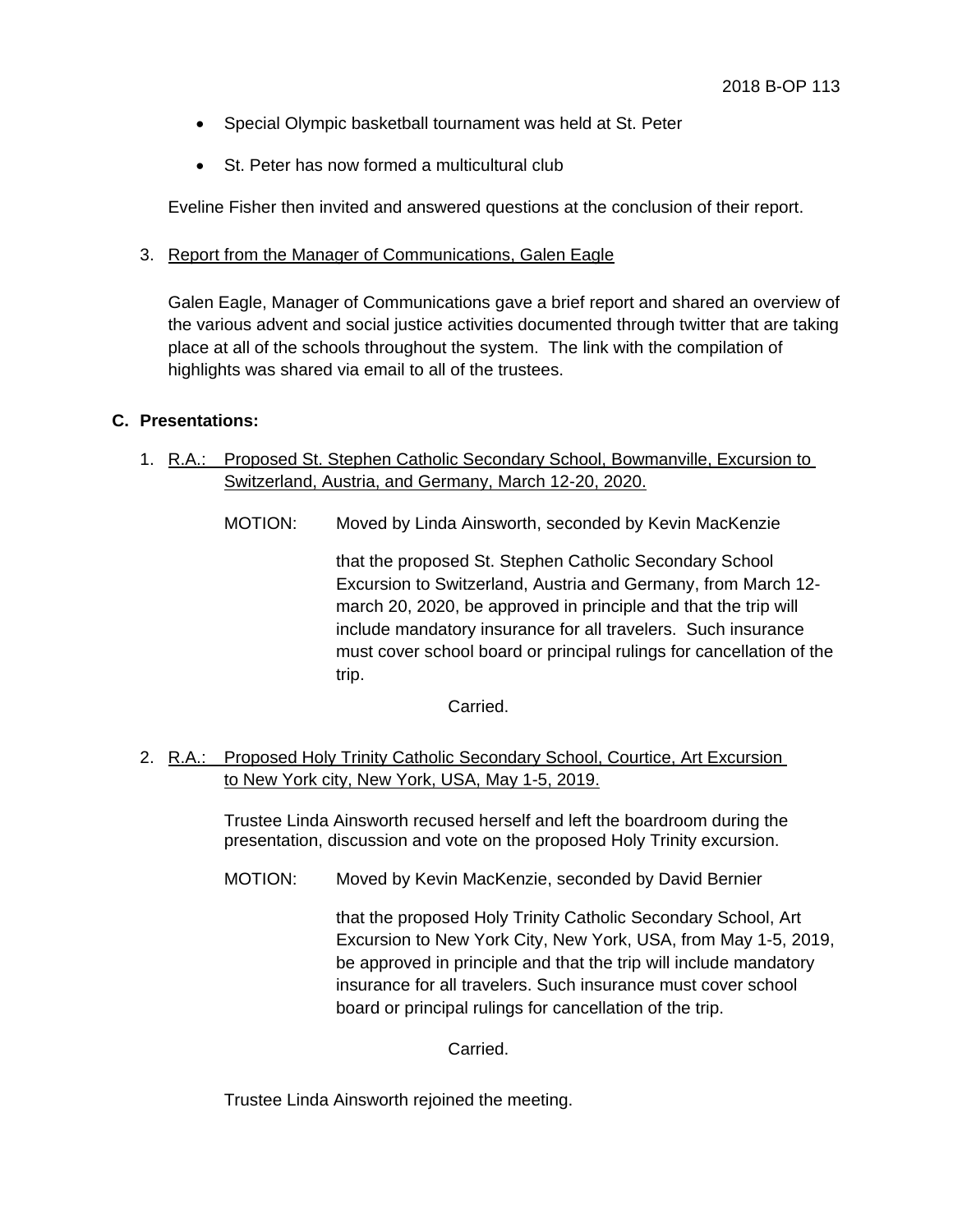- 3. R.A.: Proposed St. Mary Catholic Secondary School, Cobourg, Duke of Edinburgh and Environmental SHSM Course Excursion to Ganaraska Forest Centre, February 13-15, 2019.
	- MOTION: Moved by David Bernier, seconded by Linda Ainsworth

that the proposed St. Mary Catholic Secondary School, Cobourg, Duke of Edinburgh and Environmental SHSM Course excursion to Ganaraska Forest Centre, from February 13 through February 15, 2019, be approved in principle and that the trip will meet OPHEA guidelines for high risk activity.

Carried.

4. R.A. Annual Director's Report

Michael Nasello, Director of Education, reviewed the Annual Director's Report for the 2017-2018 school year. The report summarized the activities of the board and their relation to the strategic priorities and action plan.

MOTION: Moved by Linda Ainsworth, seconded by Braden Leal

that the Annual Director's Report be received by the Board and submitted to the Ministry of Education, as required.

Carried.

# **D. Programs and Services**:

### **E. Business, Finance and Governance:**

- 1. R.A. Borrowing Resolutions
	- MOTION: Moved by David Bernier, seconded by Braden Leal

that the Board approve the Borrowing Resolution in support of the Operating Line of credit in the amount of \$10,000,000,

and,

that the board authorize the Chair and the Director to sign the credit amendment agreement with the Canadian Imperial Bank of Commerce.

Carried.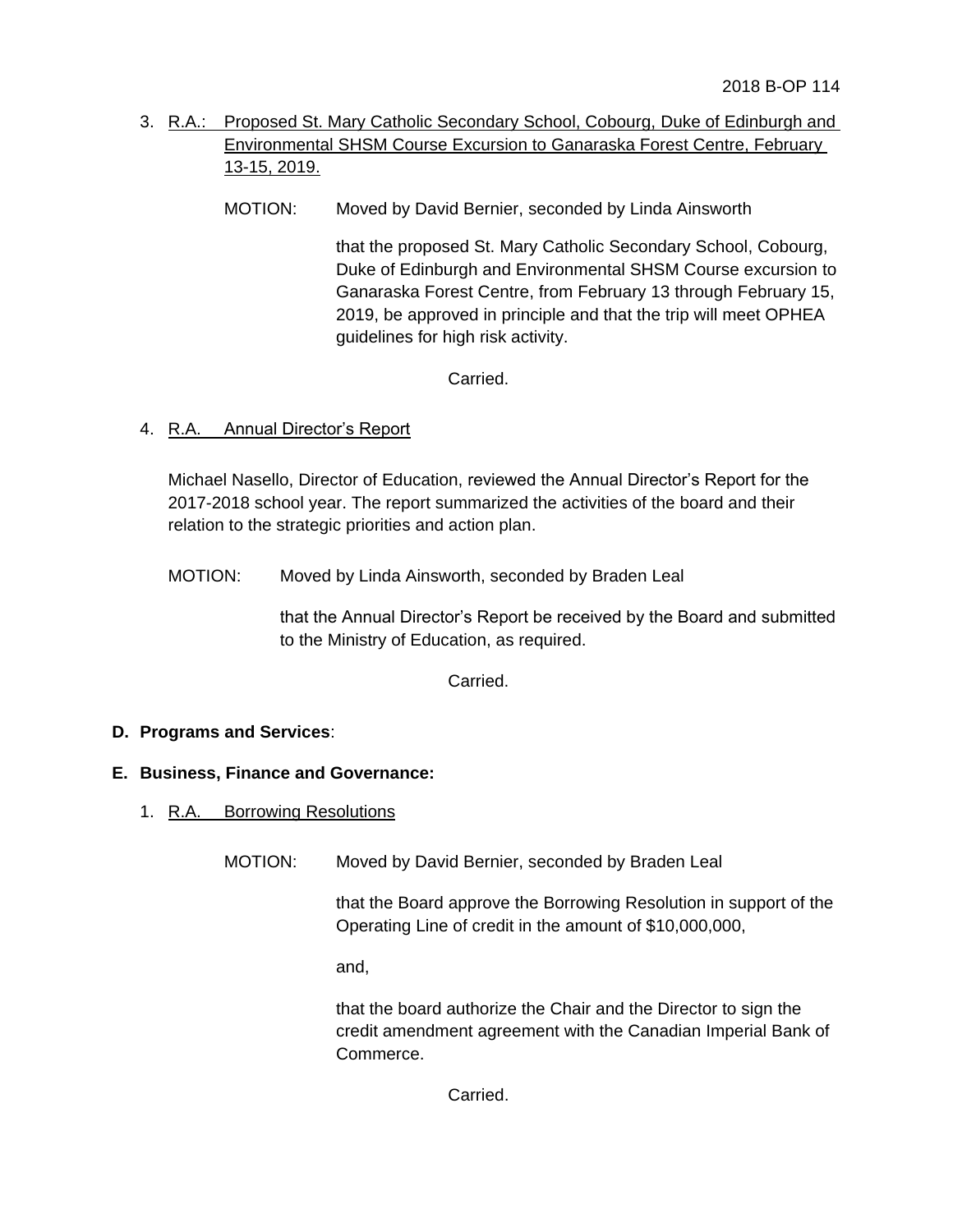## 2. Ontario Catholic School Trustees' Association (OCSTA) Open Session Report.

Board Chairperson, Michelle Griepsma, gave a report on OCSTA matters.

For the benefit of the new trustees, she explained about the types of information typically shared. Trustees were invited to contact her with respect to information that could be discussed at board meetings or at Committee-of-the-Whole.

It was noted that OCSTA staff are available to answer questions regarding legislative affairs. Trustees were also encouraged to sign up for the trustee training modules offered by OCSTA.

Trustees were reminded that Linda Ainsworth is the representative for Region 9.

## 3. EPO Grants Information Update

Michael Nasello, Director of Education, gave a very brief update regarding EPO Grants. Information on some grants has been received from the Ministry and more information is expected to be sent in the near future. The information will be reviewed and affected areas will be reported in the new year.

### **F. Human Resources:**

# 1. R.A. Semi-Annual Report from the Joint Health and Safety Committee.

Joan Carragher gave a brief presentation of the Semi-Annual Report from the Joint Health and Safety Committee. She invited and responded to questions from the trustees.

MOTION: Moved by Linda Ainsworth, seconded by Braden Leal

that the Joint Health and Safety Committee Semi-annual Report to the Director of Education dated December 10, 2018, be received.

Carried.

### **G. Policy Development:**

- **H. Old Business:**
- **I. New Business**:
	- 1. Letter to Ministry of Education re: Cannabis Stores, Distance from Schools.

A draft letter with suggested wording for addressing the proximity of cannabis retail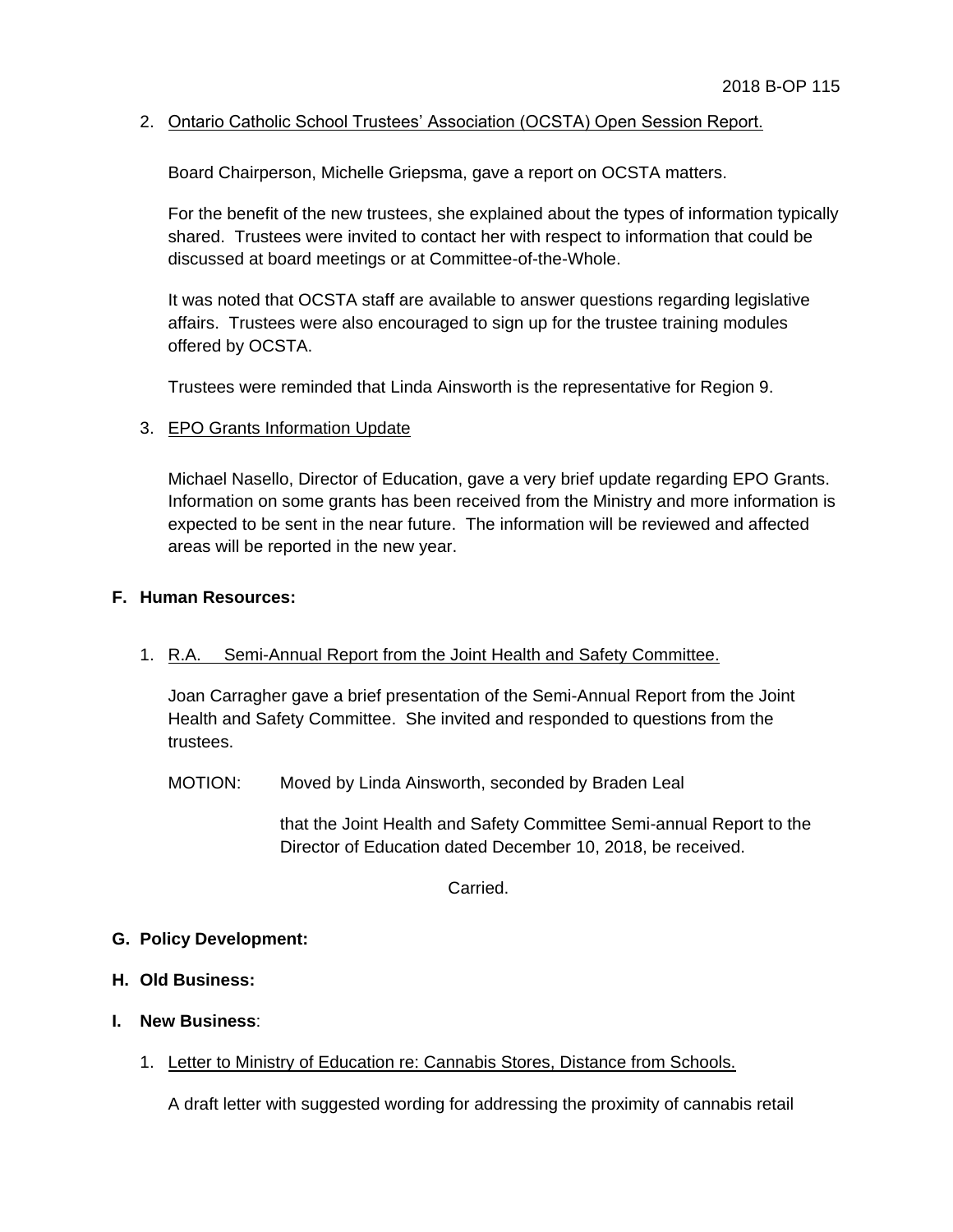outlets to schools was discussed.

MOTION: Moved by David Bernier, seconded by Emmanuel Pinto

that a letter drafted by the Director of Education be sent from the board to the Minister of Education and the Attorney General to suggest that the required minimum distance of Cannabis Stores from schools be increased to at least 500 metres.

**Carried** 

## 2. Report on Provincial Consultation

### a. PVNC Submission

The submission for the provincial consultation from the board which addressed the seven areas of focus was shared with the trustees.

## b. MPP Roundtable, Northumberland-Peterborough South.

David Bernier, Vice-chair, reported on his attendance at the MPP David Piccini's roundtable event with Michael Nasello, Director of Education and Tim Moloney, Superintendent of Schools, held on December 7, 2018.

Mr. Bernier stated that it was an excellent opportunity to share accurate information about education and dialogue with the Member of Parliament for Northumberland-Peterborough South.

# **J. Bring Forward**:

# **K. Information Items**:

### 1. Chairperson's Report.

Michelle Griepsma, Chairperson of the Board gave a report and highlighted the following:

- Welcomed the new trustees to the Board
- If there are items that the trustees would like addressed at a board meeting, please contact a member of the Chairperson's Committee to have the matter brought forward.
- Trustees were informed that they would be receiving a link to a survey following the Board Meetings from which to evaluate the meeting. The information is valuable to ensure meeting effectiveness and provide feedback for improvement.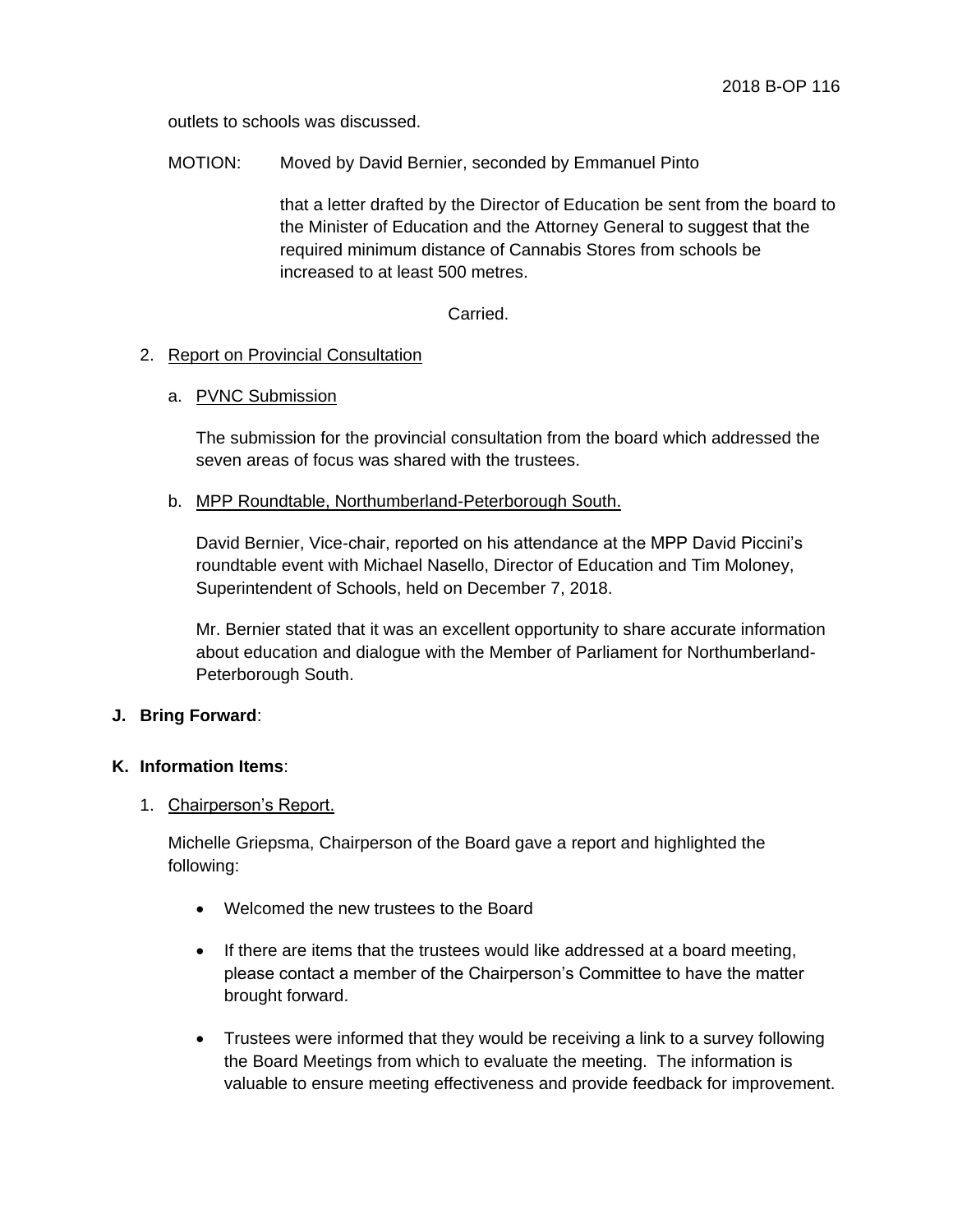## 2. Trustees' Committee Reports:

The draft minutes from the following committee meetings were shared ahead of the Board Meeting. Questions from the trustees about the information reported were addressed.

a. First Nation, Métis, and Inuit Advisory Committee, December 11, 2018.

### **L. Future Meetings**:

- 1. Board Standing Committee Meetings:
	- a. Chairperson Committee Meeting, January 14, 2019, 4:30 p.m.
	- b. Committee-of-the-Whole Meeting, January 14, 2019, 6:30 p.m.
	- c. Regular Board Meeting, January 29, 2018, 6:30 p.m. (In-camera Session, 6:00 p.m.)
	- d. Policy Development Meeting, February 5, 2019, 6:30 p.m.

## 2. Other Committee Meetings:

- a. STSCO Governance Committee Meeting, January 8, 2019, 3:00 p.m.
- b. Special Education Advisory Committee, January 17, 2019, 6:30 p.m.
- c. Faith and Equity Committee Advisory Meeting, January 24, 2019, 6:30 p.m.
- d. Student Council Liaison Committee Meeting, January 29, 2019, 4:15 p.m.
- e. Catholic Parent Engagement Committee Meeting, February 4, 2019, 6:30 p.m.
- f. Accessibility for All Committee, February 7, 2019, 1:15 p.m.
- g. First Nation, Métis, and Inuit Advisory Committee, March 19, 2019, 4:30 p.m.
- h. French as a Second Language Advisory Committee, April 3, 2019, 6:30 p.m.
- i. Audit Committee TBA
- j. Supervised Alternative Learning Meeting TBA
- 3. Board Events:

The list of future board events was reviewed by the Trustees.

- a. OCSTA Catholic Trustees Seminar, January 19, 2019.
- b. OCSTA 2018-2019 AGM and Conference, Toronto, April 25-27, 2019.
- c. Catholic Education Week, May 5-10, 2019.
- d. Catholic Student Leadership Awards, Holy Cross Catholic Secondary School, May 8, 2019.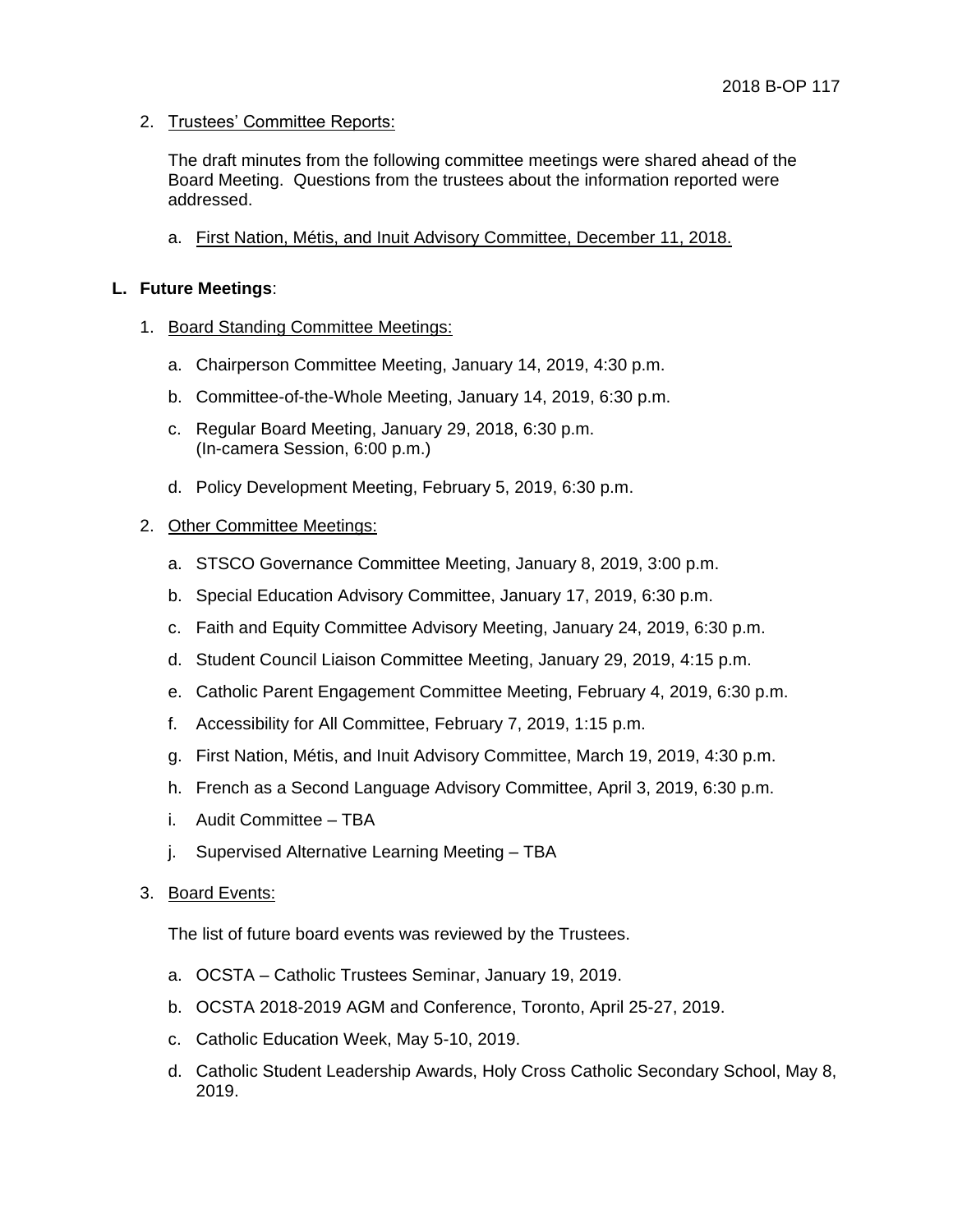- e. CPEC and Catholic School Council Appreciation Event, May 15, 2019.
- f. CCSTA 2018-2019 AGM and Conference, Canmore, AB, May 30-June 1, 2019.

## **M. Conclusion**:

MOTION: Moved by Linda Ainsworth, seconded by Braden Leal

that the meeting move into closed session.

## Carried.

## 1. Report from the In-camera Meeting.

MOTION: Moved by David Bernier, seconded by Kevin MacKenzie

that the Board approve the actions and the discussions arising from the in-camera session, as follows:

- A. Call to Order:
	- 1. Opening Prayer
	- 2. Approval of Agenda
	- 3. Declarations of Conflicts of Interest: None were declared
	- 4. Approval of In-camera minutes: Motion carried to approve the minutes from the November 27, 2018.
	- 5. Business Arising from the Minutes: It was reported that the property matter referred to at the November 27, 2018 has resulted in an agreement being signed with the City of Peterborough regarding the renovation of the Holy Cross Catholic Secondary School Athletic Field.
- D. Business, Finance and Governance:
	- 1. OCSTA In-camera Session Report from Michelle Griepsma, Chairperson of the Board.
- F. Other Urgent Matter:
- 1. An update was given regarding a social media matter.
- G. Old Business:
	- 1. OAPCE report of feedback from Parent who attended the conference on November 24, 2018.
- I. Convening in Open Session:
	- 2. Motion to re-convene in Open Session at 8:53 p.m.

### Carried.

2. Closing Prayer.

The Chairperson, Michelle Griepsma, requested Linda Ainsworth lead the group in Closing Prayer.

3. Adjournment